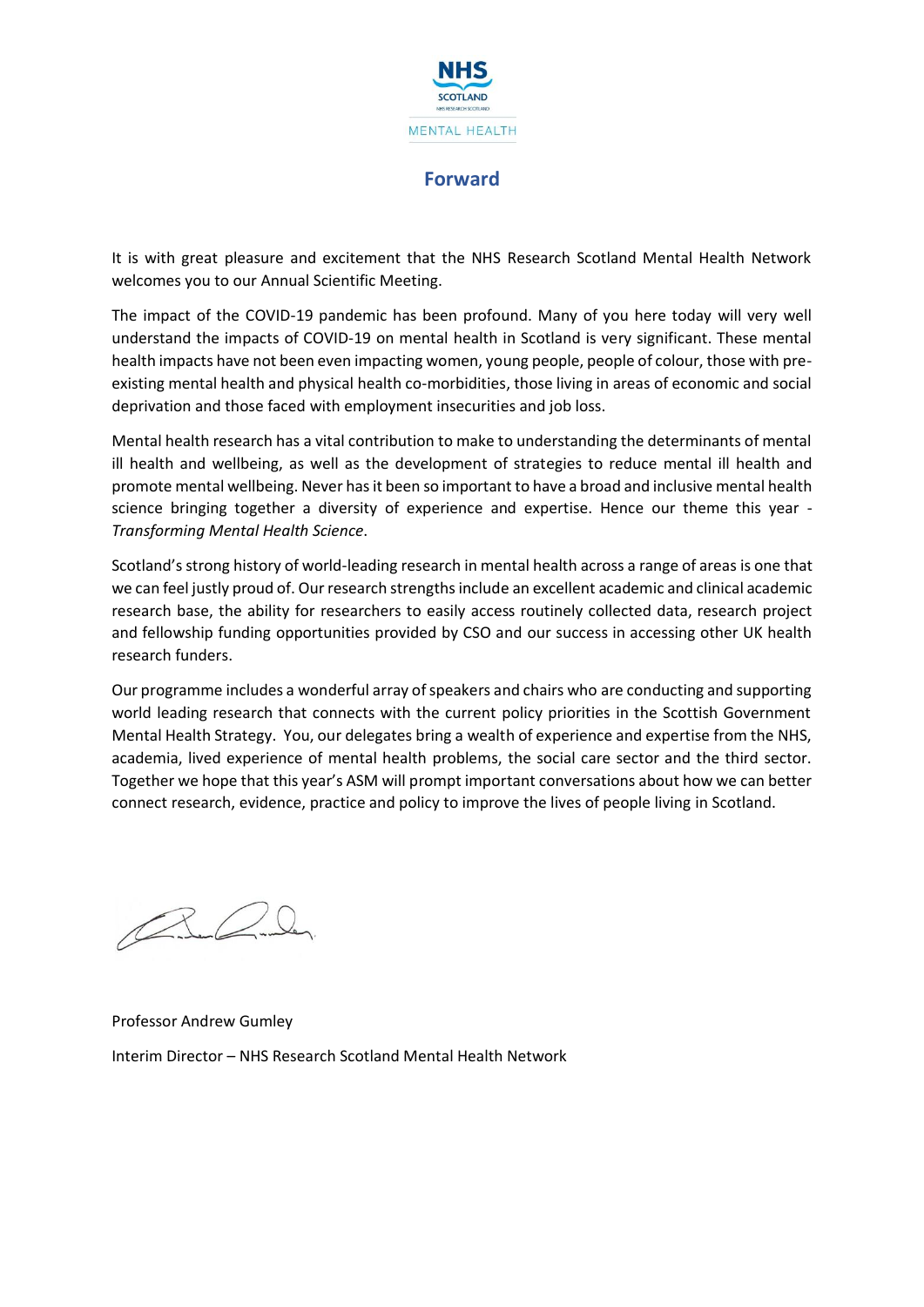

# **NHS Research Scotland Mental Health Annual Scientific Meeting**

# *'Transforming Mental Health Science'*

## **4 th November 2020 Via HOPIN**

| <b>Orientation and Networking</b>                                                             | <b>NETWORKING</b>                                                                                                                                                                                                                                                                                                                                                                                                                                                                                                                                                                                                                                                                                                                                                                       |  |  |
|-----------------------------------------------------------------------------------------------|-----------------------------------------------------------------------------------------------------------------------------------------------------------------------------------------------------------------------------------------------------------------------------------------------------------------------------------------------------------------------------------------------------------------------------------------------------------------------------------------------------------------------------------------------------------------------------------------------------------------------------------------------------------------------------------------------------------------------------------------------------------------------------------------|--|--|
| <b>Plenary Session 1</b>                                                                      | <b>STAGE AREA</b>                                                                                                                                                                                                                                                                                                                                                                                                                                                                                                                                                                                                                                                                                                                                                                       |  |  |
| <b>Professor Andrew Gumley</b>                                                                |                                                                                                                                                                                                                                                                                                                                                                                                                                                                                                                                                                                                                                                                                                                                                                                         |  |  |
| Welcome address                                                                               |                                                                                                                                                                                                                                                                                                                                                                                                                                                                                                                                                                                                                                                                                                                                                                                         |  |  |
|                                                                                               |                                                                                                                                                                                                                                                                                                                                                                                                                                                                                                                                                                                                                                                                                                                                                                                         |  |  |
| <b>Professor Chris Hollis</b>                                                                 |                                                                                                                                                                                                                                                                                                                                                                                                                                                                                                                                                                                                                                                                                                                                                                                         |  |  |
| Youth mental health in the digital world: Understanding risks and harnessing opportunities    |                                                                                                                                                                                                                                                                                                                                                                                                                                                                                                                                                                                                                                                                                                                                                                                         |  |  |
|                                                                                               |                                                                                                                                                                                                                                                                                                                                                                                                                                                                                                                                                                                                                                                                                                                                                                                         |  |  |
|                                                                                               | <b>SESSIONS AREA</b><br><b>EXPO AREA</b>                                                                                                                                                                                                                                                                                                                                                                                                                                                                                                                                                                                                                                                                                                                                                |  |  |
| <b>Plenary Session 2</b>                                                                      | <b>STAGE AREA</b>                                                                                                                                                                                                                                                                                                                                                                                                                                                                                                                                                                                                                                                                                                                                                                       |  |  |
| <b>Professor Matthew Smith</b>                                                                |                                                                                                                                                                                                                                                                                                                                                                                                                                                                                                                                                                                                                                                                                                                                                                                         |  |  |
| Peace of Mind: Social Psychiatry, Universal Basic Income and the Prevention of Mental Illness |                                                                                                                                                                                                                                                                                                                                                                                                                                                                                                                                                                                                                                                                                                                                                                                         |  |  |
| <b>Chair: Dr Michael Smith</b>                                                                |                                                                                                                                                                                                                                                                                                                                                                                                                                                                                                                                                                                                                                                                                                                                                                                         |  |  |
| <b>Comfort break</b>                                                                          |                                                                                                                                                                                                                                                                                                                                                                                                                                                                                                                                                                                                                                                                                                                                                                                         |  |  |
| <b>Professor Daniel Smith</b>                                                                 |                                                                                                                                                                                                                                                                                                                                                                                                                                                                                                                                                                                                                                                                                                                                                                                         |  |  |
|                                                                                               |                                                                                                                                                                                                                                                                                                                                                                                                                                                                                                                                                                                                                                                                                                                                                                                         |  |  |
|                                                                                               |                                                                                                                                                                                                                                                                                                                                                                                                                                                                                                                                                                                                                                                                                                                                                                                         |  |  |
|                                                                                               | <b>EXPO AREA</b><br><b>NETWORKING</b>                                                                                                                                                                                                                                                                                                                                                                                                                                                                                                                                                                                                                                                                                                                                                   |  |  |
| <b>Parallel Sessions</b>                                                                      | <b>SESSIONS AREA</b>                                                                                                                                                                                                                                                                                                                                                                                                                                                                                                                                                                                                                                                                                                                                                                    |  |  |
|                                                                                               |                                                                                                                                                                                                                                                                                                                                                                                                                                                                                                                                                                                                                                                                                                                                                                                         |  |  |
|                                                                                               |                                                                                                                                                                                                                                                                                                                                                                                                                                                                                                                                                                                                                                                                                                                                                                                         |  |  |
|                                                                                               |                                                                                                                                                                                                                                                                                                                                                                                                                                                                                                                                                                                                                                                                                                                                                                                         |  |  |
|                                                                                               |                                                                                                                                                                                                                                                                                                                                                                                                                                                                                                                                                                                                                                                                                                                                                                                         |  |  |
|                                                                                               | <b>SESSIONS AREA</b>                                                                                                                                                                                                                                                                                                                                                                                                                                                                                                                                                                                                                                                                                                                                                                    |  |  |
|                                                                                               | <b>EXPO AREA</b>                                                                                                                                                                                                                                                                                                                                                                                                                                                                                                                                                                                                                                                                                                                                                                        |  |  |
|                                                                                               | <b>STAGE AREA</b>                                                                                                                                                                                                                                                                                                                                                                                                                                                                                                                                                                                                                                                                                                                                                                       |  |  |
|                                                                                               |                                                                                                                                                                                                                                                                                                                                                                                                                                                                                                                                                                                                                                                                                                                                                                                         |  |  |
|                                                                                               |                                                                                                                                                                                                                                                                                                                                                                                                                                                                                                                                                                                                                                                                                                                                                                                         |  |  |
|                                                                                               |                                                                                                                                                                                                                                                                                                                                                                                                                                                                                                                                                                                                                                                                                                                                                                                         |  |  |
|                                                                                               |                                                                                                                                                                                                                                                                                                                                                                                                                                                                                                                                                                                                                                                                                                                                                                                         |  |  |
|                                                                                               |                                                                                                                                                                                                                                                                                                                                                                                                                                                                                                                                                                                                                                                                                                                                                                                         |  |  |
|                                                                                               | <b>Chair: Dr Ashleigh Duthie</b><br>Break: Poster presentations (A) and virtual exhibitor booths<br>Schools-based mental health research in Scotland<br><b>Chair: Dr Justin Williams</b><br>Lunch Break: visit our virtual exhibitor booths and try speed networking!<br>Involving people with lived experience in mental health research<br><b>Chair: Suzy Syrett</b><br>Data science in Mental Health: Opportunities and Challenges<br><b>Chair: Breda Cullen</b><br>Break: Poster presentations (B) and virtual exhibitor booths<br><b>Plenary Session 3</b><br><b>Professor Inez Myin-Germeys</b><br>Digital health: can it bring true person-centred care in psychiatry?<br><b>Chair: Dr Donald MacIntyre</b><br><b>Professor Andrew Gumley</b><br>Poster prizes & closing remarks |  |  |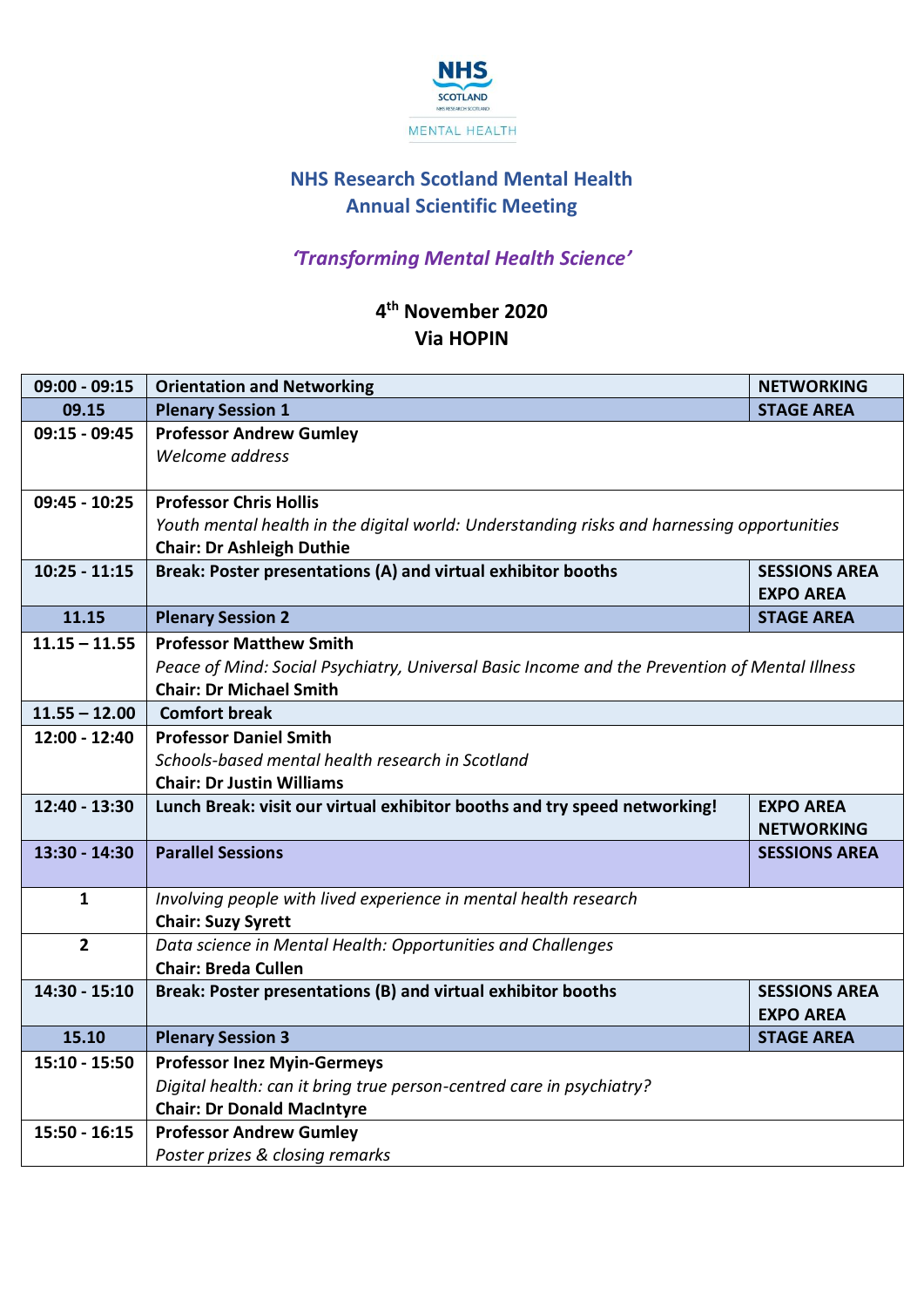

## **Parallel Session**

**Parallel Session 1:** *Involving people with lived experience in mental health research* **Chair: Suzy Syrett**

- **13.30** Introduction to session **Suzy Syrett**
- **13.35** Patient and Public Involvement (PPI): strategy, inclusion and our hopes for the future **Suzy Syrett and George McMeechan**
- **13.50** The challenges and opportunities for Online Engagement Learning from Lockdown **Gordon Johnson**
- **14.00** TBC **Neil Quinn**
- **14.10** Panel Discussion **Suzy Syrett, Gordon Johnston, Neil Quinn, George McMeechan, Steph Allen**
- **14.25** How to contact us, get involved **Suzy Syrett**

**Parallel Session 2:** *Data Science in Mental Health: Opportunities and Challenges* **Chair: Breda Cullen**

- **13.30** Overview of data science in mental health **Breda Cullen**
- **13.35** STratifying Resilience and Depression Longitudinally (STRADL) **Heather Whalley & Mark Adams**
- 13.45 Prediction modelling in psychosis **Sam Leighton**
- **13.55** Linkage of health and education data for mental health research **Michael Fleming**
- **14.05** Evidence-based guidelines for mental health data science **Sue Fletcher-Watson**
- **14.10** Panel Discussion **All speakers**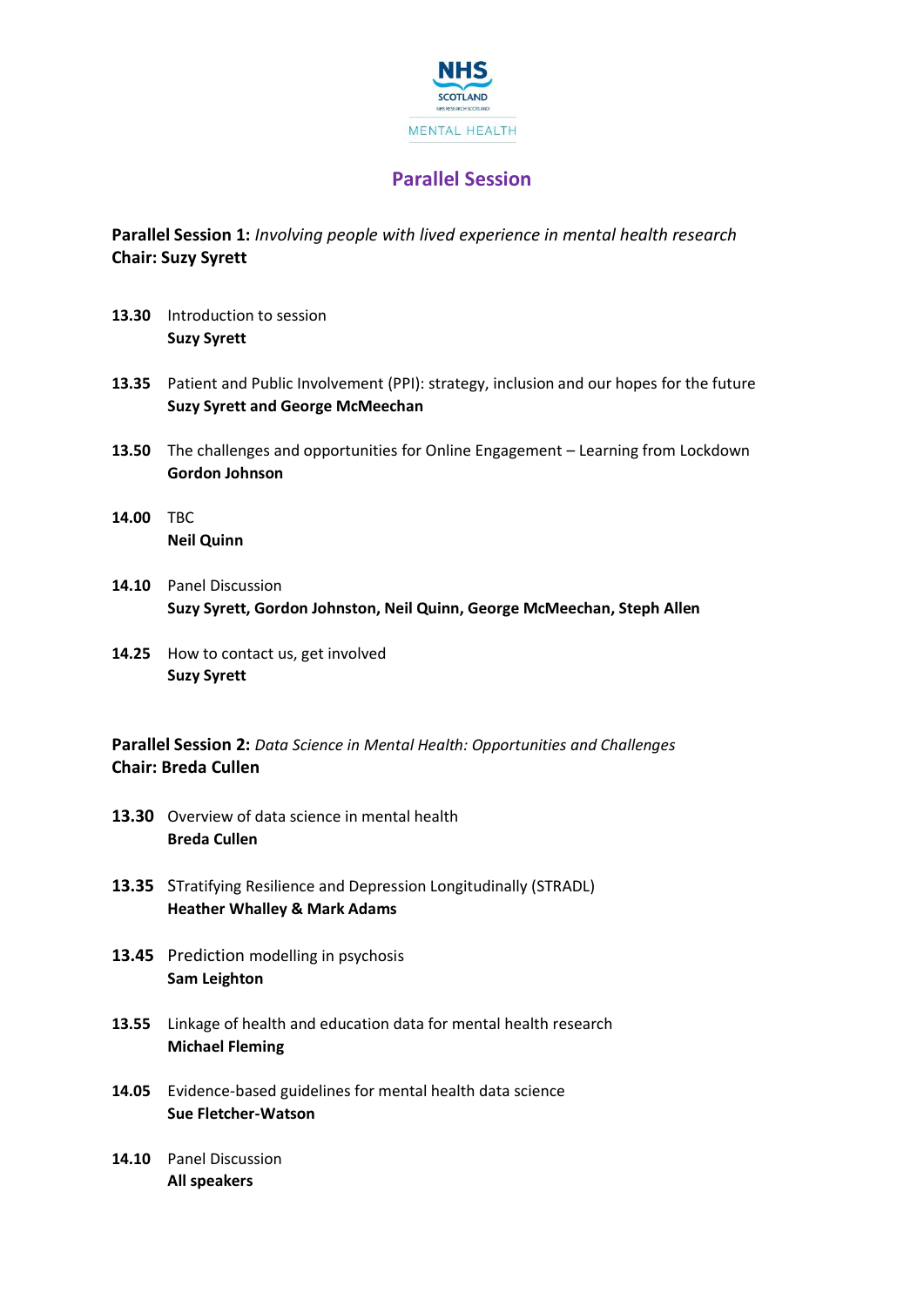

## **Speaker Biographies**

#### **PROFESSOR ANDREW GUMLEY**

Andrew Gumley is Professor of Psychological Therapy at the University of Glasgow and Honorary Consultant Clinical Psychologist in NHS Greater Glasgow & Clyde. Andrew qualified as a Clinical Psychologist in1993 and completed his PhD at the University of Stirling in 2001. Andrew has been involved in the NRSMHN since its inception and this year was appointed Interim Director of the Network. Andrew's own research includes clinical trials of psychological therapies for people with psychosis including Cognitive Behavioural Therapy, Compassion Focussed Therapy and Acceptance and Commitment Therapy. Andrew's research also includes identifying mechanisms of recovery and relapse to inform the development of new approaches to empower people with psychosis. Andrew's research also evaluates the implementation and effectiveness of early intervention for psychosis. He leads the design, piloting and evaluation of Digital Health Technologies to support recovery and staying well after psychosis. Andrew has worked closely with NHS Education for Scotland to support training and dissemination in Cognitive Behavioural Therapy for psychosis and implementation of staying well plans in community mental health services. He is also working closely with Healthcare Improvement Scotland to implement early intervention for psychosis services across Scotland.

#### **PROFESSOR CHRIS HOLLIS**

Chris Hollis is Professor of Child & Adolescent Psychiatry at the University of Nottingham, Director of the NIHR MindTech MedTech Co-operative and leads the NIHR Nottingham BRC Mental Health and Technology Theme. His is Principal Investigator on the HTA ORBIT (Online Remote Behavioural Intervention for Tics) trial and led the HTA funded evidence-synthesis and systematic review of treatments for tics in children and young people (Hollis et al. *Health Technol Assess*, 2016. 20, 1-450) and the AQUA trial of QbTest for ADHD (Hollis et al. *Journal of Child Psychology and Psychiatry*. 2018 Dec;59(12):1298-1308).

Chris trained in psychiatry at the Maudsley Hospital and Institute of Psychiatry, where he was awarded an MRC Training Fellowship and completed his PhD on the long-term adult outcome adolescent-onset psychosis. He works as a Consultant in Developmental Neuropsychiatry with Nottinghamshire Healthcare NHS Foundation Trust and leads a regional lifespan neurodevelopmental service, including a Tourette's Clinic and Adult ADHD Clinic based at Queen's Medical Centre. His clinical and research interests include ADHD, Tourette syndrome, early onset schizophrenia and the development, evaluation and implementation of digital technologies to support better mental health.

As Director of MindTech, Chris is passionate about harnessing digital technology and building its evidence-base in mental healthcare by bringing together patients, clinicians, academics and technology developers. He recently led the James Lind Alliance priority Setting Partnership's Top 10 research priorities for digital technology in mental healthcare (Hollis et al. *Lancet Psychiatry*. 2018 Oct;5(10):845-854). Chris chaired the NICE Guideline for schizophrenia and psychosis in children and young people (2011-13) and was a member of the 2018 NICE ADHD (Update) Guideline Committee. He is a member of Innovate UK's Digital Health Strategy Group. In 2015, Chris received a prestigious NIHR Senior Investigator Award. This distinguished accolade was awarded for a further 4 years in April 2019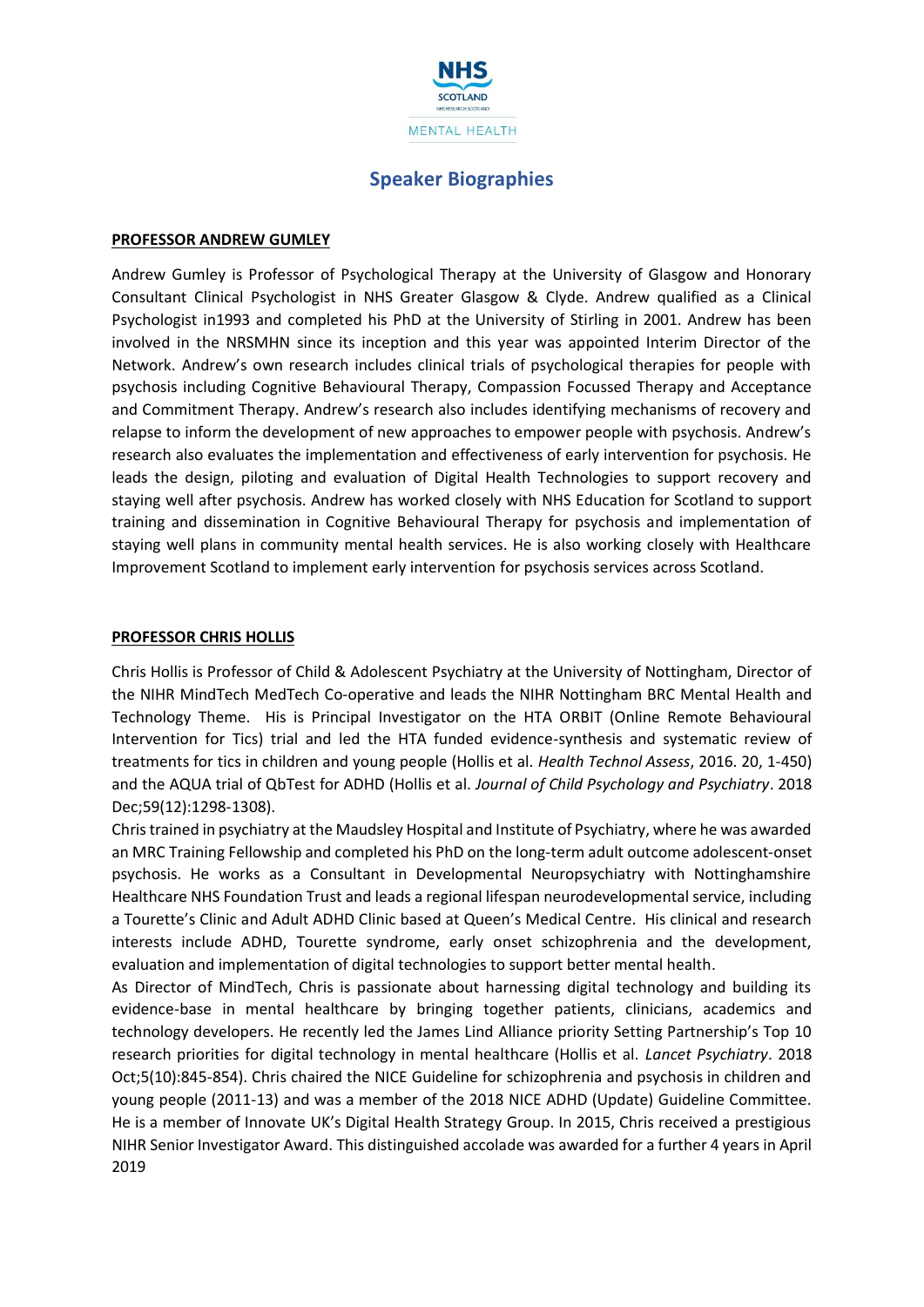

#### **PROFESSOR MATTHEW SMITH**

Matthew Smith is Professor of Health History at the University of Strathclyde's Centre for the Social History of Health and Healthcare, where he recently served as the Faculty of Humanities and Social Sciences' Vice Dean of Research. He has written widely on the history of health and medicine, including 3 monographs and 3 edited volumes on topics ranging from ADHD and deinstitutionalisation to food allergy and nutrition. He co-founded and co-edits the highly successful Palgrave book series, "Mental Health in Historical Perspective," which has published over 20 titles since 2015. The research for his presentation today was generously supported by an AHRC Early Career Fellowship.

#### **PROFESSOR DANIEL SMITH**

Daniel Smith is Professor of Psychiatry at the University of Glasgow and Honorary Consultant Psychiatrist at NHS Greater Glasgow and Clyde. His primary clinical interest is bipolar disorder and he currently leads programmes of research in genetic epidemiology, health informatics, mental health data science and adolescent mental health. He is co-PI for the Schools Health and Wellbeing Improvement Research Network [\(SHINE\)](https://shine.sphsu.gla.ac.uk/) and he leads the Sleep, Circadian Rhythms and Mental Health in Schools network [\(SCRAMS\)](http://scrams.sphsu.gla.ac.uk/).

#### **PROFESSOR INEZ MYIN-GERMEYS**

Inez Myin-Germeys is a psychologist and professor of Contextual Psychiatry at KU Leuven, Belgium. She is the head of the Center for Contextual Psychiatry (CCP), which she founded in 2015. Prof. Inez Myin-Germeys is a world-renowned expert in the field of Experience Sampling Methodology and mobile Health (mHealth), in relation to psychopathology, and more specifically psychosis. One of the main research lines of the CCP is to bring mobile Health to the clinic. Inez Myin-Germeys is an ERC consolidator grantee, has published over 370 papers and has supervised over 30 PhD projects.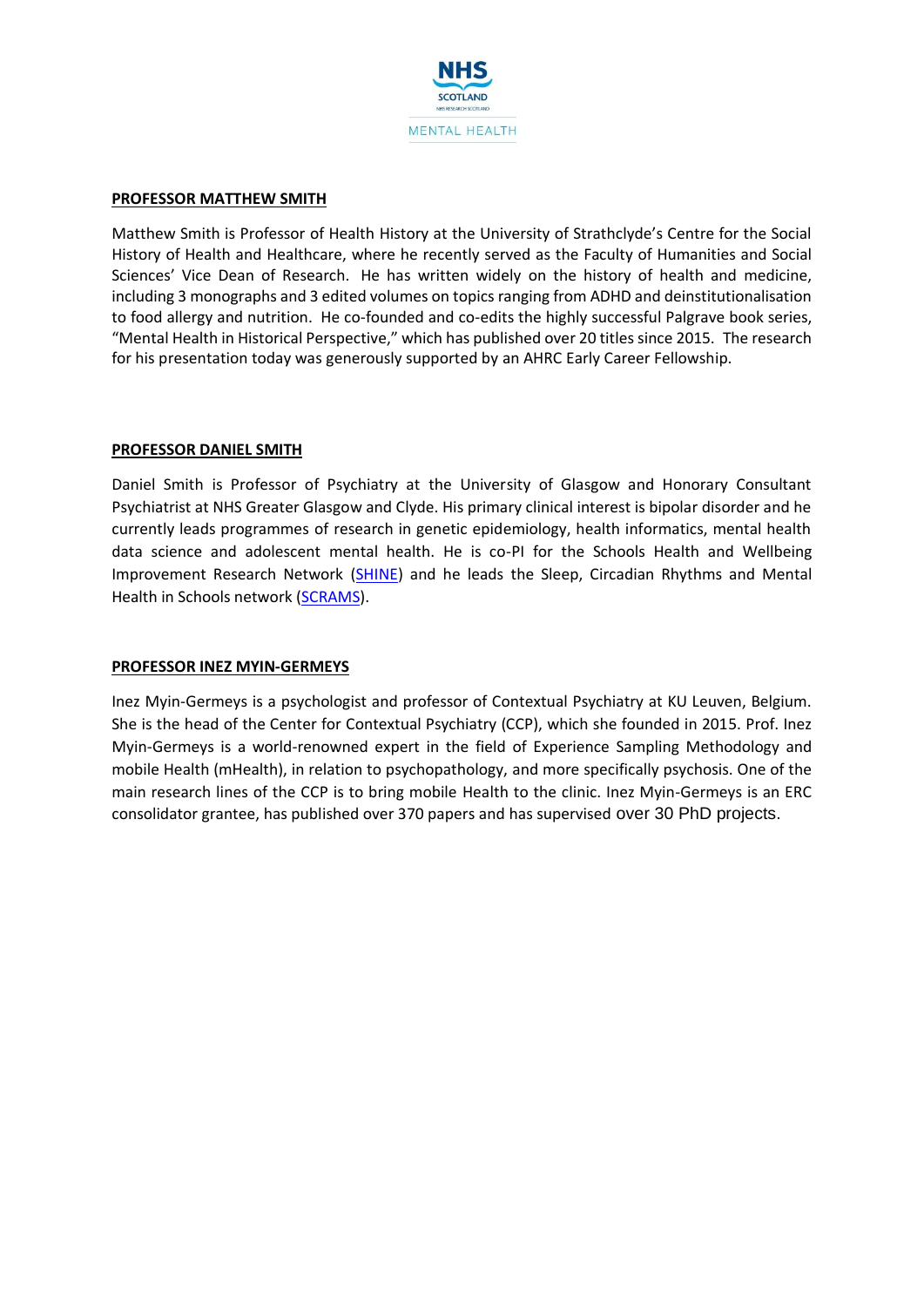

## **Parallel Session Speaker Biographies**

### **Involving people with lived experience in mental health research**

#### **SUZY SYRETT**

Suzy is a Peer Researcher for the NHS Research Scotland Mental Health Network based at Glasgow University where she endeavours to bring her Lived Experience perspective in a relevant and impactful way across every stage of the research trials she works on with the dual goal of enhancing both the running and rigour of that trial and optimising the experience of the participants involved in that trial. Her role also means she co leads on the outreach and engagement required to raise the profile of the Network's PPI capacity amongst potential stakeholders and underline the value and need for PPI and Peer Researchers in mental health research across Scotland.

She has been a co-author on several high impact published mental health studies and last year wrote a mental health patient perspective piece for the British Medical Journal titled "Why a change of diagnosis shouldn't matter . . . but it does".

Suzy is a well know commentator, writer and speaker on mental health issues and the author of three books based on her lived experience of psychiatric inpatient and community care. She lives in Helensburgh Scotland with her husband, who also has lived experience of mental illness.

#### **GORDON JOHNSTON**

Gordon was diagnosed with bipolar disorder in 2007 and is active in several voluntary sector mental health organisations. He is past Chair of VOX (Voices of Experience – the national collective advocacy organisation in mental health) and currently Chair of Bipolar Scotland.

Gordon also carries out paid consultancy work for several third sector mental health organisations, mainly in the areas of peer research, community engagement, policy development and organisational development. He has previously worked in the public and voluntary sectors in areas including community development, managing a local community engagement organisation, co-ordinating the distribution of National Lottery and European funding, project development in several urban regeneration initiatives in Glasgow and project managing elements of the merger that led to the creation of the Big Lottery Fund.

Gordon sits on the Health and Social Care Action Group of the Scottish National Action Plan on Human Rights and has been a member of the Scottish Patient Safety Programme's Mental Health Delivery Group as a service user representative since its inception in 2013.

He was appointed as a Board member of the Mental Welfare Commission for Scotland by the then Minister for Mental Health in April 2017 and has recently been appointed for a further four year term from 2021. In 2019, he became a member of the Mental Health Strategic Delivery Board, established and chaired by the current Minister for Mental Health. Gordon was also appointed as a non executive Board member and Whistleblowing Champion of NHS Forth Valley by the Cabinet Secretary for Health in February 2020.

Gordon is an active peer researcher, and is working on several research projects at present, collaborating with colleagues from Mental Health Foundation, Cochrane Common Mental Disorders and several UK universities. He is a Steering Group member of the UKRI funded Closing The Gap Network and a member of the Scottish Government's Mental Health Research Advisory Group.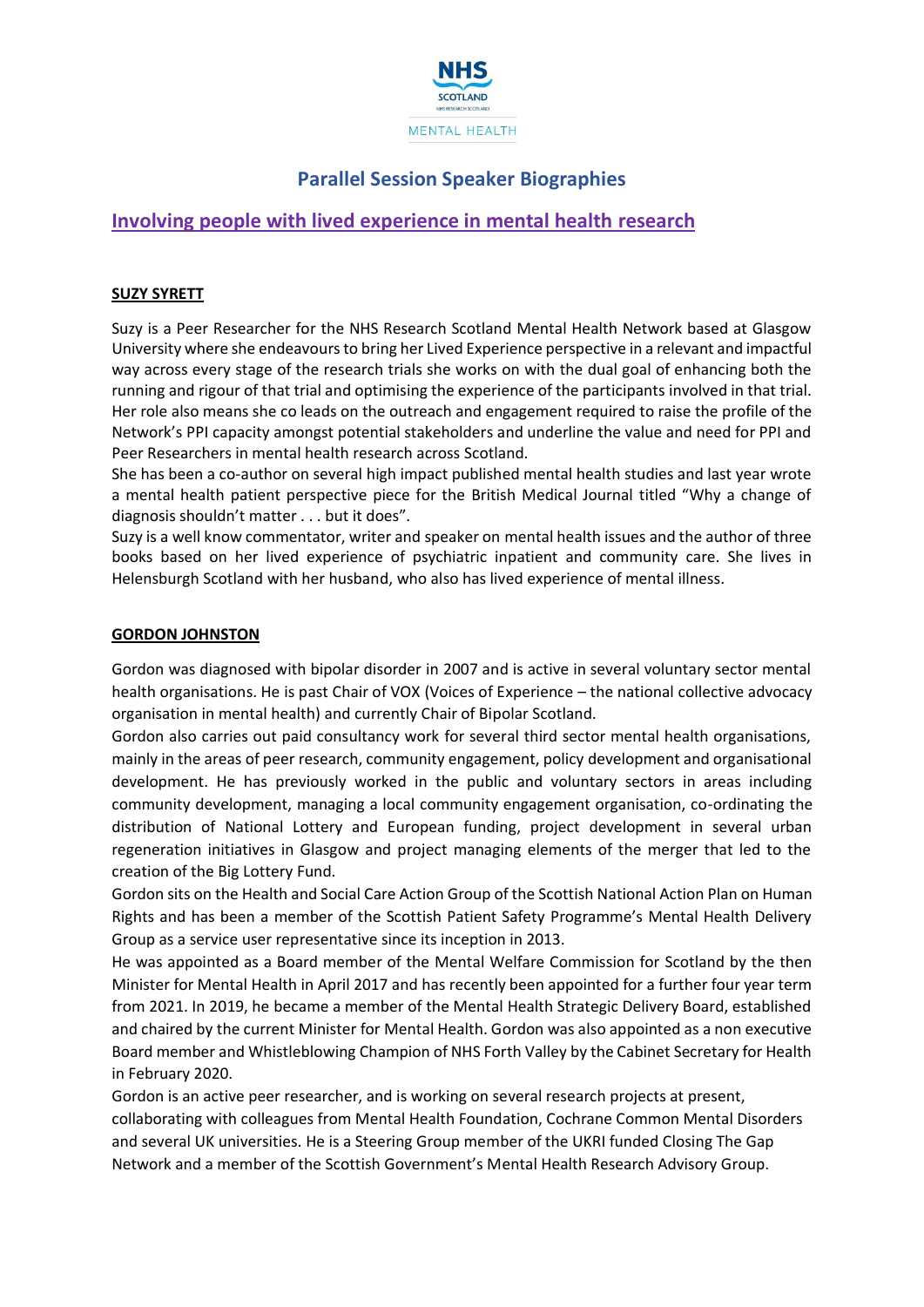

#### **NEIL QUINN**

Neil is a Reader in Social Work and Co-Director of the University's Centre for Health Policy. He is an international leader in social work and public health has been invited to be a Visiting Professor at New York and Yale Universities.

He has a particular expertise in health inequalities, human rights and citizenship and has a specific commitment to working with vulnerable groups, including people with mental health problems, asylum seekers and refugees and people experiencing homelessness.

#### **GEORGE MCMEECHAN**

George is a member of the NRS Mental Health Network PPI group.

#### **STEPHANIE ALLAN**

Stephanie is a PhD student currently writing up a thesis which focused on implementation of digital interventions for psychosis using the EMPOWER trial as a case study. She is also interested in service user involvement and leadership within research

## **Data Science in Mental Health: Opportunities and Challenges**

#### **DR BREDA CULLEN**

Breda Cullen is a Senior Lecturer at the Institute of Health and Wellbeing, University of Glasgow. She is an academic clinical psychologist and neuropsychologist, and her research focuses on the epidemiology and assessment of cognitive function in psychiatric and neurological conditions. Breda is particularly interested in applying causal inference methods to understand the risk factors and mediating processes that may explain variation in cognitive function.

#### **DR HEATHER WHALLEY**

Heather Whalley is a Reader at Division of Psychiatry, Centre for Clinical Brain Sciences, University of Edinburgh. Her main area of research is linking neuroimaging techniques with underlying biology in a bottom-up approach in order to better understand debilitating neuropsychiatric disorders. Her research focuses on how causal risk factors, such as genetic or environmental, contribute to disease in terms of impact on brain structure and function and on developmental trajectory.

#### **DR MARK ADAMS**

Mark Adams is a Statistical Geneticist, Mental Health Data Science Scotland, Division of Psychiatry, University of Edinburgh. Mark studies quantitative and population genetics of mental health. He is also the Reproducible Science lead for the Psychiatric Genomics Consortium.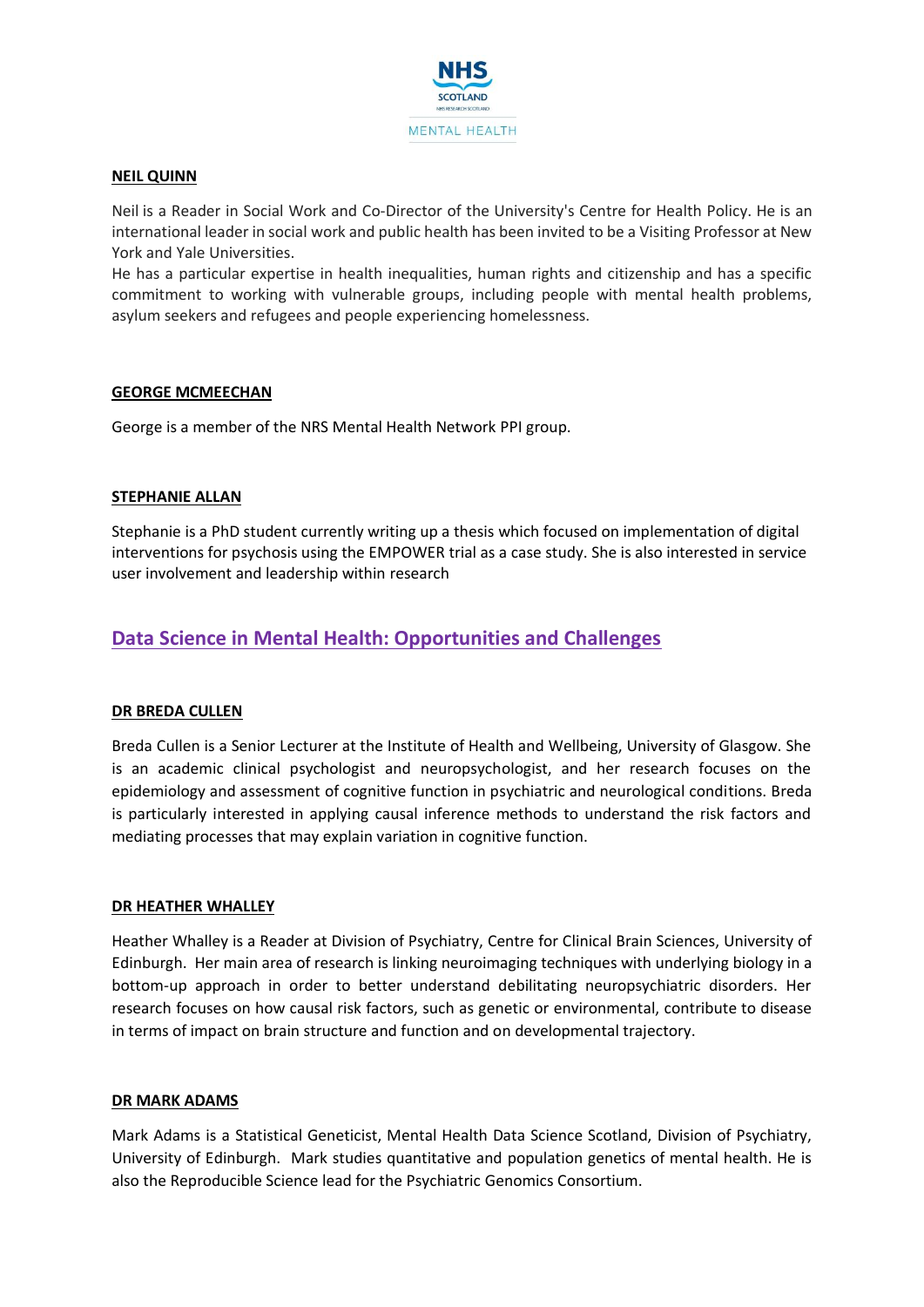

#### **DR SAM LEIGHTON**

Sam Leighton is a Clinical Academic Fellow at the Institute of Health and Wellbeing, University of Glasgow. He is an ST6 General Adult Psychiatrist and Clinical Academic Fellow based in Mental Health & Wellbeing. He is interested in using machine learning to predict outcomes in individuals with a first episode of psychosis.

#### **DR MICHAEL FLEMING**

Michael is a Research Fellow at the Institute of Health and Wellbeing, University of Glasgow. He is a statistician whose interests include using novel record linkage techniques and statistical methods to analyse complex linked data for research purposes across the spectrum of public health. His current research focuses on educational and health outcomes related to childhood chronic conditions, early life factors, neonatal and childhood morbidity and maternal/obstetric factors.

#### **PROFESSOR SUE FLETCHER-WATSON**

Sue is Professor of Developmental Psychology at Salvesen Mindroom Research Centre, University of Edinburgh. She is interested in applying methods from psychology to questions with clinical, educational, and societal impact. Most of her work takes a developmental perspective, looking at how experiences in infancy and early childhood shape our ability to learn, our well-being, and our identity. Sue adopts a participatory approach, working with stakeholders outside academia to ensure her work is relevant and ethical, and sharing using FAIR open science principles.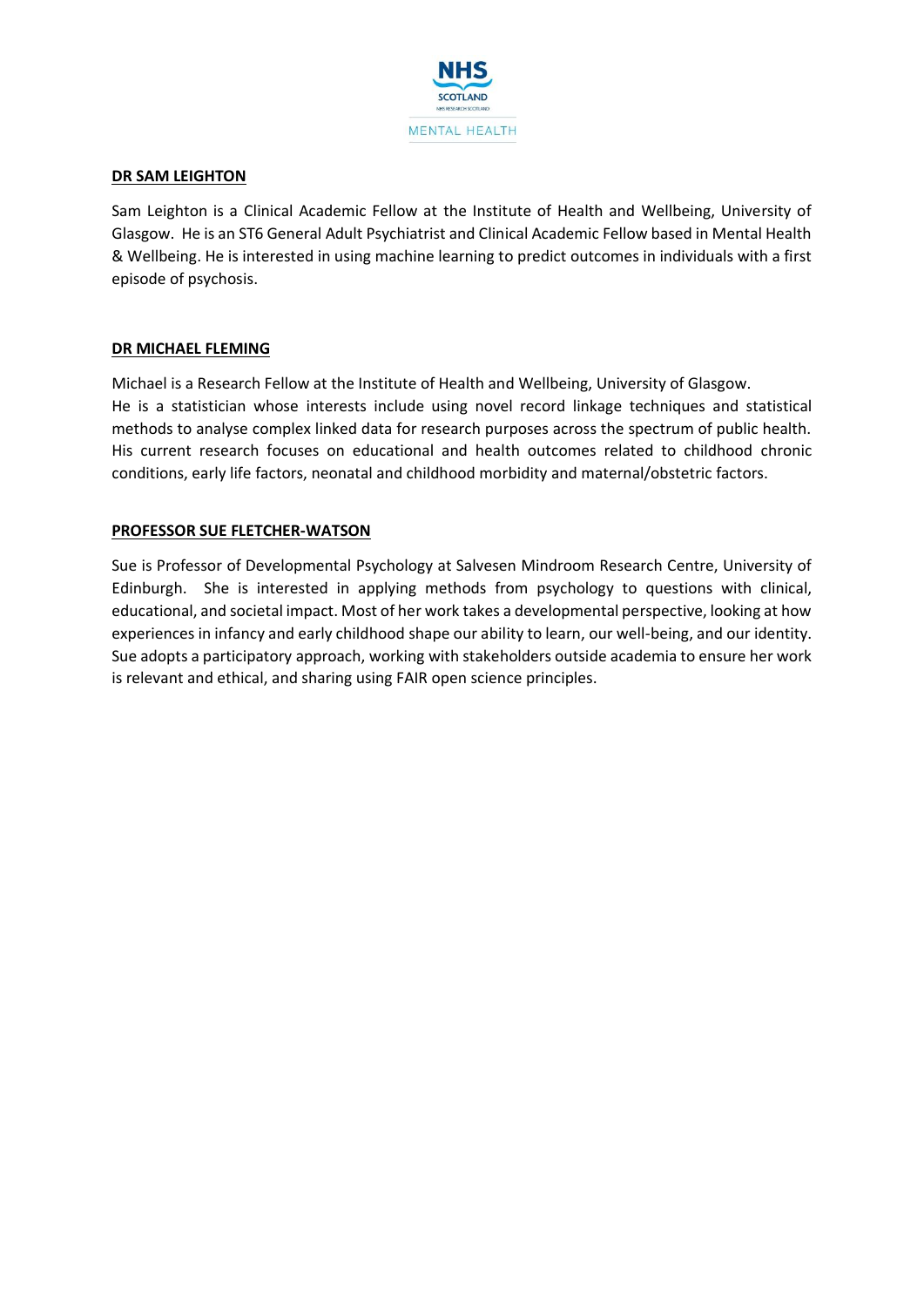

## **Poster Submissions**

# **Session A (morning)**

### **1 Roxanne Hawkins**

*'The role of human-pet attachment on people's mental health and wellbeing over time during COVID-19 lockdown.'*

### **2 Somia Imran**

*'Attachment relationships and psychological distress in young adults: The mediating role of self-esteem.'*

### **4 Cara Richardson**

*'The Male Experience of Suicide Attempts and Recovery: An Interpretative Phenomenological Analysis'*

### **5 Emily Beswick**

*'A systematic review of neuropsychiatric and cognitive assessments used in clinical trials for amyotrophic lateral sclerosis.'*

### **6 Neil Watson**

*'Evaluation of the 2017 Euro-CJD diagnostic criteria for sporadic Creutzfeldt-Jakob disease.'*

#### **7 Hasan Huseyin Ates**

'*A systematic review of disordered eating behaviours in children and adolescents with neurodevelopmental disorders.'*

### **8 Kate Barnes & Grace Keenan**

*'Does #fitspo inspire through thick and thin? An empirical study of the impact of exposure to different body shapes in fitspiration imagery on women's mental health.'*

#### **9 Kym Craig**

*'Metacognition, Social Skills, Mental Health and Well-being and Autistic Traits'*

### **10 Emma Russell**

*'Mental health and suicide in former professional football players'*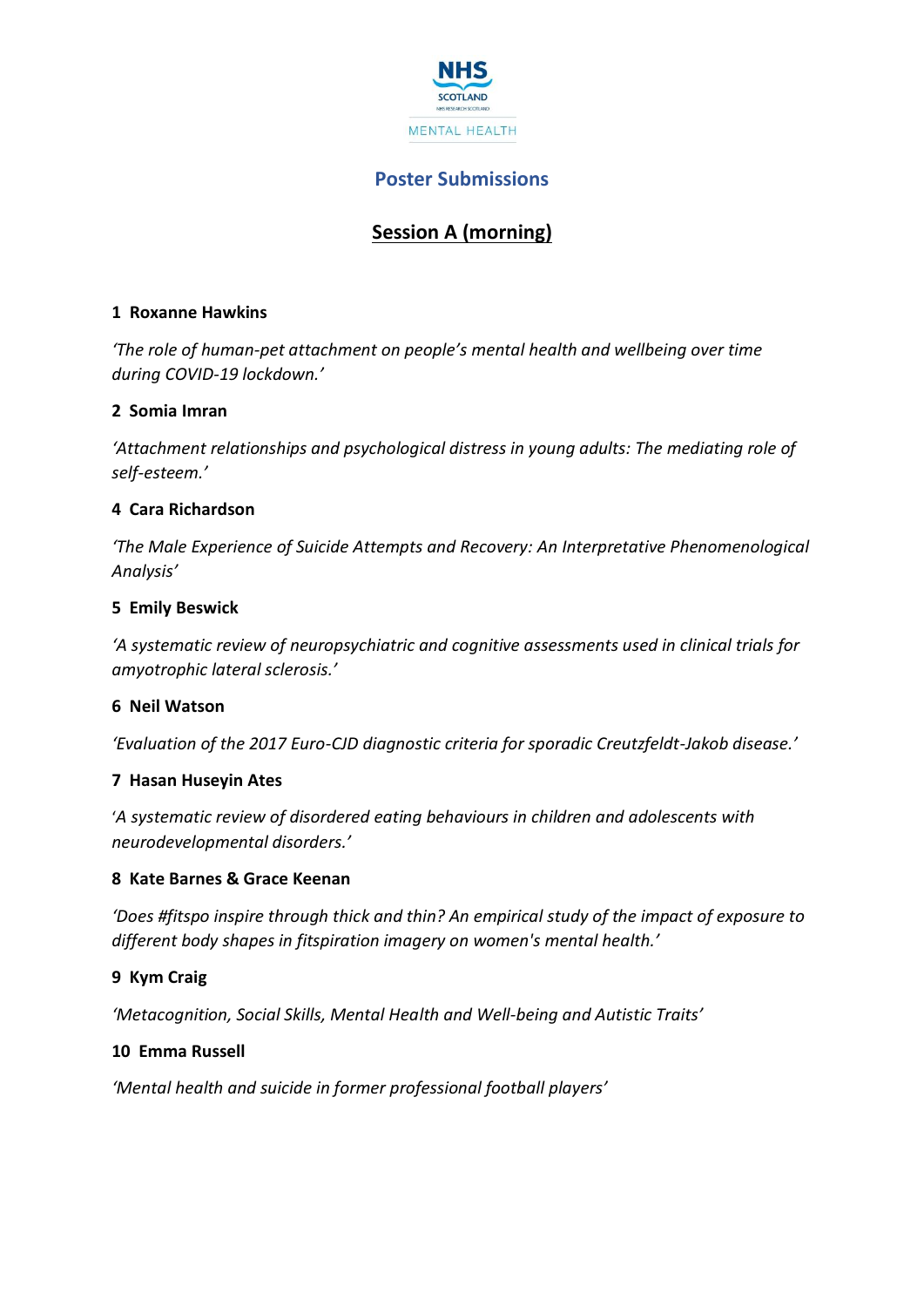

### **11 Alix Johnston**

*'An Investigation of the impact of #Fitspiration images on young adults' body image: The effects of image type and gender'*

### **12 Sue Abbott-Smith**

*'Suicide prevention: Safety Planning Intervention for children and young people - a scoping review of effectiveness.'*

### **13 Marie-Christine Opitz**

*'Understanding Characteristics and Perceived Causes of Orthorexia – A Reddit Analysis'*

### **14 Claire Goodfellow**

*'Mental health literacy and intended help-seeking in adolescence: Examining the mediating and moderating effects of personal and perceived stigma.'*

### **15 Michelle Jamieson**

*'An Autoethnographic Account of Studying What You Live With: Psychosis'*

# **Session B (afternoon)**

### **3 Melina Nicole Kyranides**

*'Adult Attachment Styles and Callous- Unemotional Traits: Investigating the effect of gender, maternal and paternal factors.'*

### **16 David Milton**

*'The association between C-reactive protein, mood disorder and cognitive function in UK Biobank'*

### **17 Stephanie Allan**

*'What do service users think of being asked about their mental health every day? And what can such intensive data collection tell us about fear of relapse in psychosis.'*

### **18 Rowenna Piers**

*'Is there an app for that? A systematic review of digital mental health interventions for socioeconomically marginalised youth.'*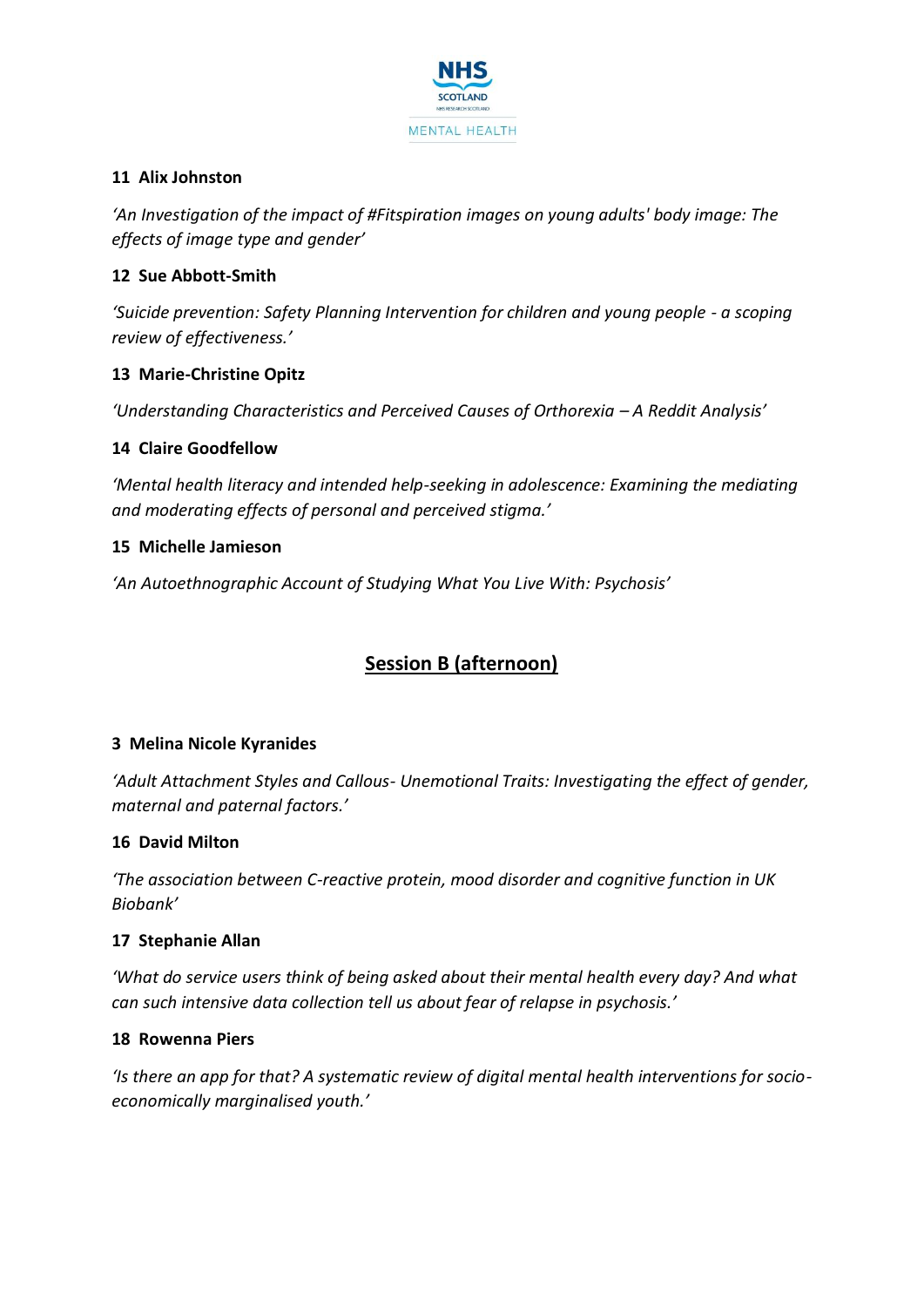

### **19 Natasha Sangha**

*'Seasonal variation in circadian rest/activity rhythms across mood disorder categories in UK Biobank.'*

### **20 Rachel Thomson**

*'The causal effects of transition into poverty on mental health in the UK working-age population.'*

### **21 Olivia Burt**

*'Genetic variation in the ASTN2 locus in cardiovascular, metabolic and psychiatric traits.'*

### **22 Lewis Forsyth**

*'Association of genetic variation in the DCC locus with physical and mental health traits.'*

### **23 April Shaw**

*'"Human Connections" - Mental Health in Lockdown'*

#### **24 Megan Williams**

*'Experiences of community-based, peer-supported Advance Statement development.'*

#### **25 Mackenzie Robertson**

*'Exploring changes in body image, eating and exercise during the COVID-19 lowdown A UK survey.'*

#### **26 Imogen Peebles**

*'Thematic Analysis of mechanisms underpinning email peer support for young people with eating disorders.'*

#### **27 Nicola McGuire**

*'Investigating the relationship between negative symptoms in psychosis and metacognitive functioning: a systematic review*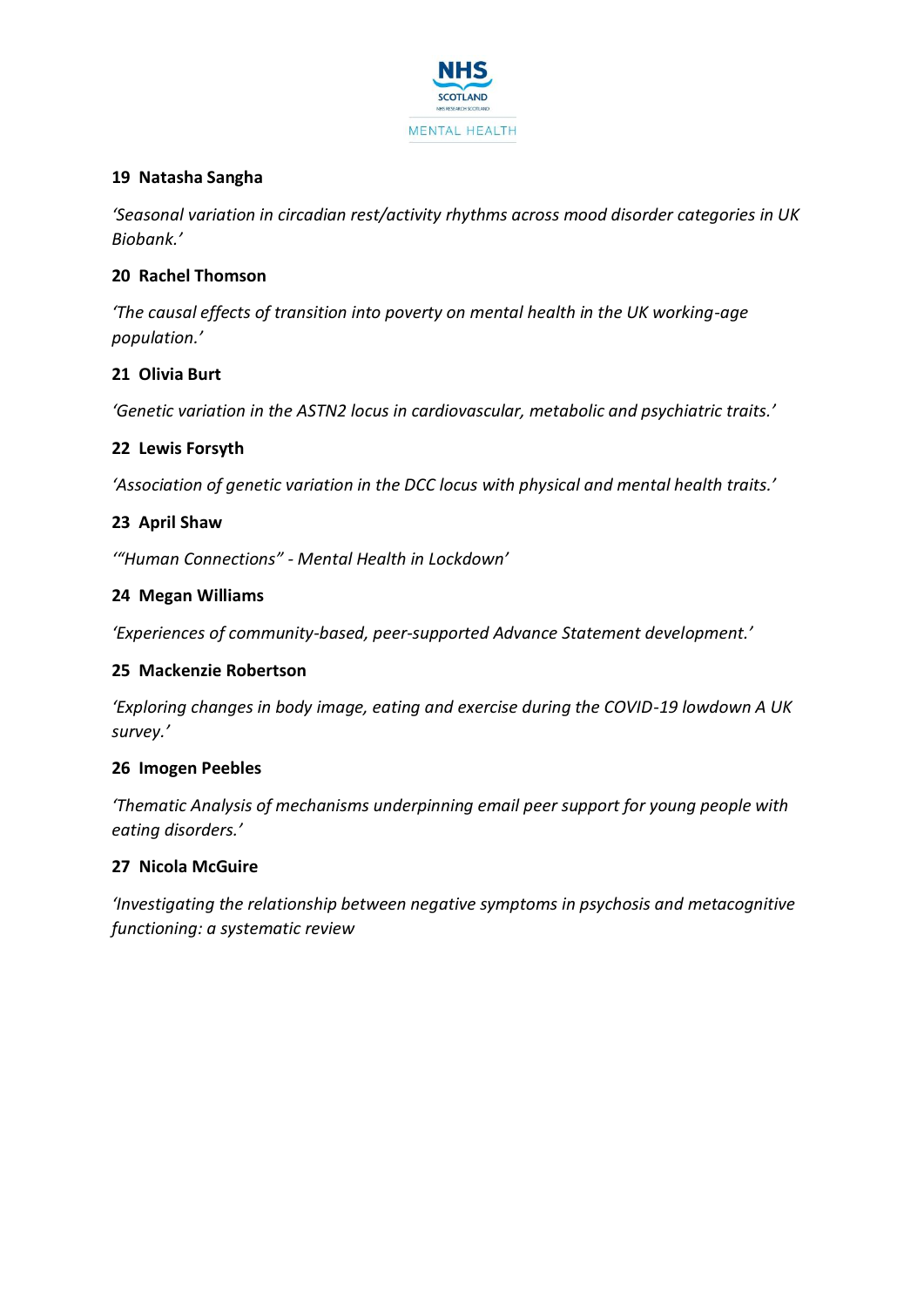

### **Evaluation Form**

## **ASM 2020**

We would be very grateful if you could complete this evaluation form so that we can improve our future events. This should only take 5 minutes to complete and the information collected will be treated as confidential.

Q1. Your details (optional):

Name:

Organisation:

Q2. How did you hear first hear about this event?

| NRS Mental Health website |  |
|---------------------------|--|
| University                |  |
| <b>NHS</b>                |  |
| <b>Newsletter</b>         |  |
| Colleague                 |  |
| Presentation              |  |
| <b>NRSMHN</b> email       |  |
| Other (please specify)    |  |

Q3. What have you gained as a result of attending this event?

Q4. What did you enjoy most about this event?